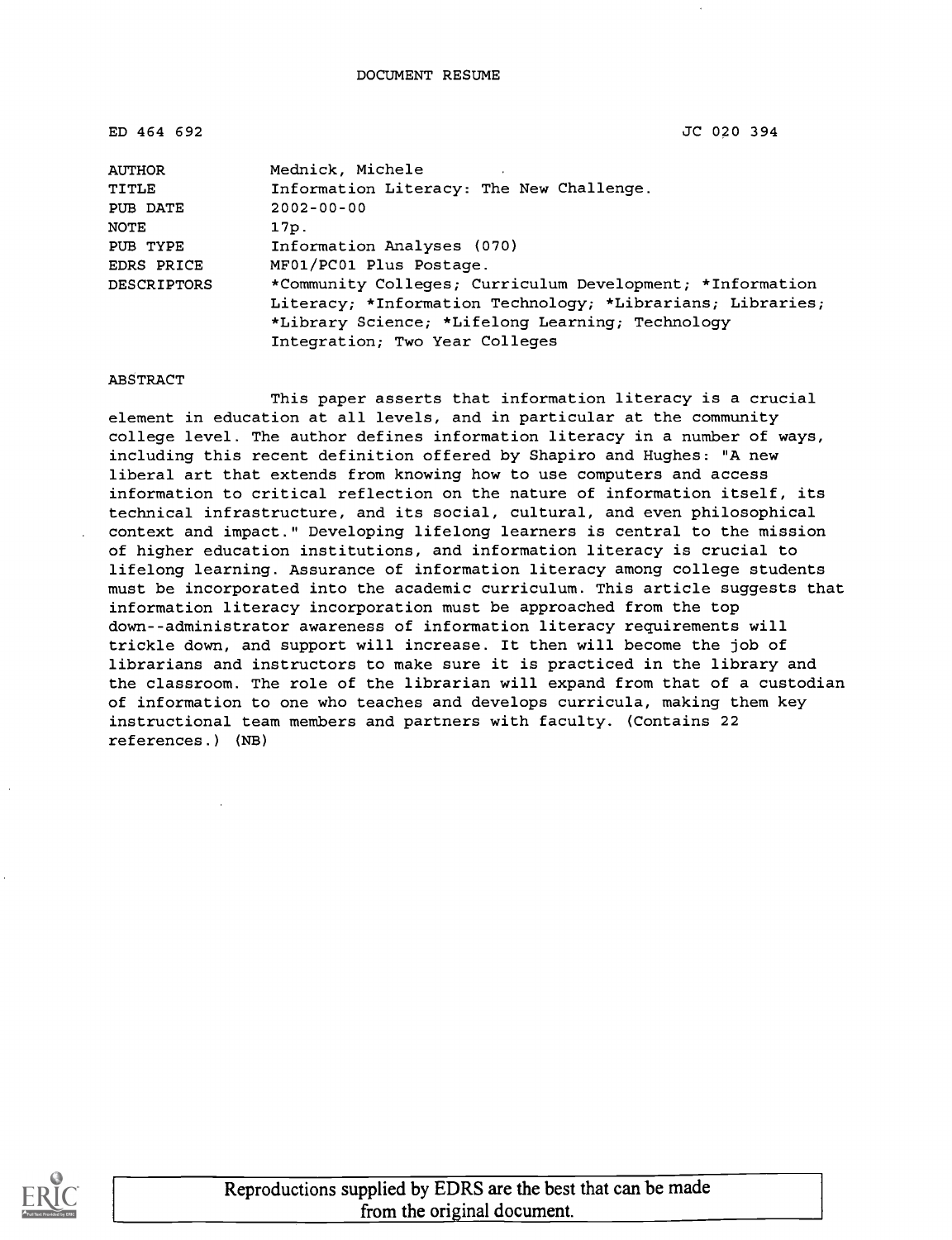PERMISSION TO REPRODUCE AND DISSEMINATE THIS MATERIAL HAS BEEN GRANTED BY

m mednick

TO THE EDUCATIONAL RESOURCES INFORMATION CENTER (ERIC)

 $\frac{4}{9}$ 

# Information Literacy: The New Challenge

## by Michele Mednick

U.S. DEPARTMENT OF EDUCATION Office of Educational Research and Improvement EDUCATIONAL RESOURCES INFORMATION CENTER (ERIC) This document has been reproduced as

- received from the person or organization originating it. 0 Minor changes have been made to
- improve reproduction quality.

Points of view or opinions stated in this document do not necessarily represent official OERI position or policy.

品 。 Information literacy, the current "buzz word" in academia, is causing quite a stir among community colleges. It is responsible for creating new librarian positions, additional funding and changing the way students, instructors and librarians look at their new role in the information age. This article will attempt to define information literacy and how it affects education at the community college level.

The first step to better understanding what information literacy is to define it. This task may sound simple, but a single definition is not universally agreed upon. Then this paper will take a look at the role it plays in higher education. Details such as how it is incorporated into the academic curriculum and how it effects both educators and students will be addressed. Thirdly, the question of its success will be measured. Which leads into a discussion of whether it is successful or conversely, what are the road blocks to its success. Finally, a glimpse at what the future may hold for information literacy in the 21st century.

#### The Definitions

The question of what information literacy is cannot be easily answered. This is for a number of reasons. First of all information can be presented in a number of formats, thus the "term 'information' applies to more than the printed word" (Plotnick,Info Lit ED427777). It can apply to other literacy's like media, computer and visual. (Plotnick) Also information literacy is fluid and changes with technological advancements, economic needs, national and state standards to

2 BEST COPY AVAILABLE

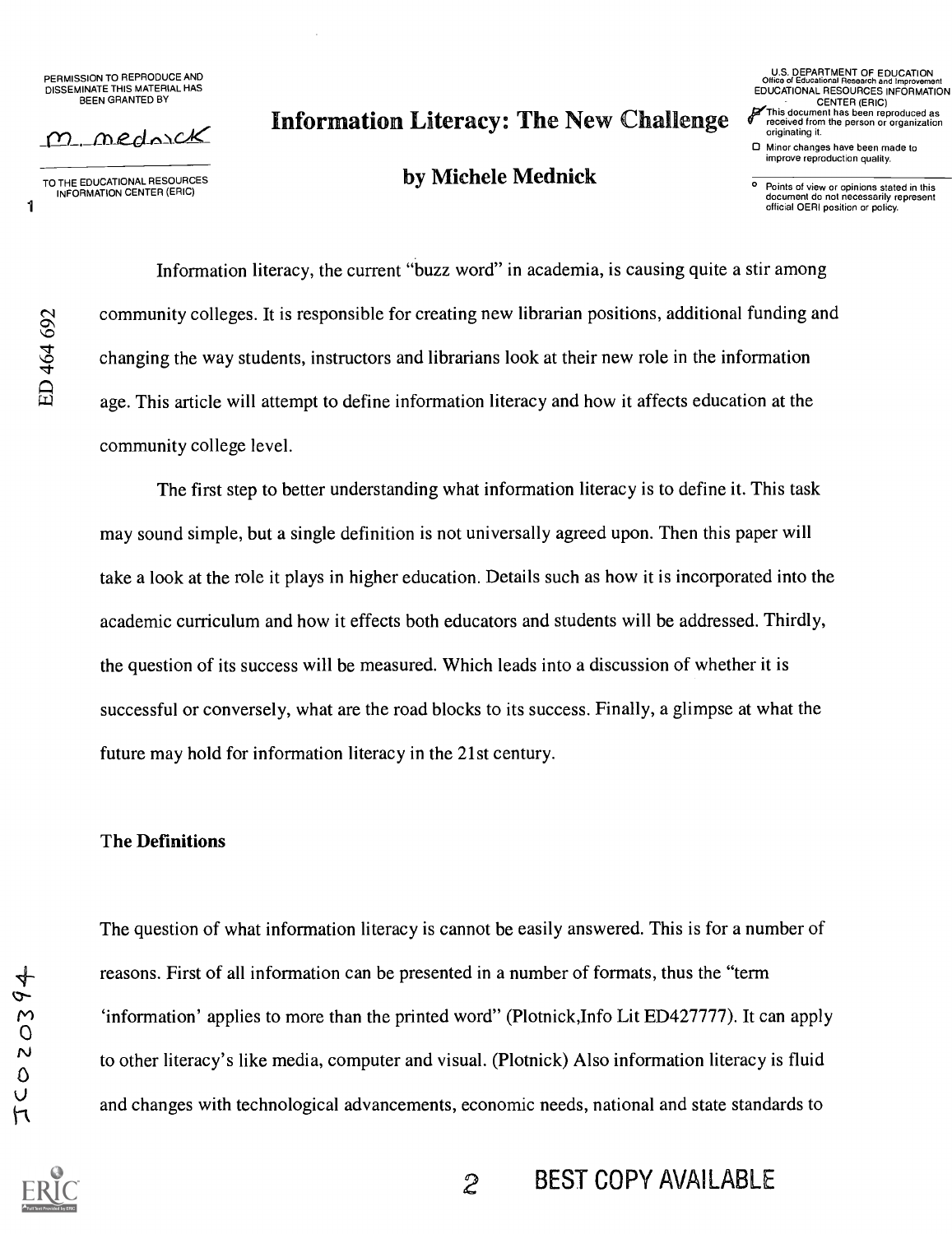name a few factors (Plotnick). Also, it can be used to define a person's abilities and skills.

In 1989, the American Library Association (ALA) Presidential Committee on Information Literacy defined the information literate person as one who "must be able to recognize when information is needed and have the ability to locate, evaluate and effectively use the needed information." (Plotnick ED427777).

Later, in 1998, this definition was amended to incorporate the future of information literacy. In their mission statement for a global information society they said, the "21st century information literacy is the ability to seek and effectively utilize information resources, including knowledge of how to use technologies and the forms in which information is stored." (Ercegovac & Yamasaki, Infor Lit) Additionally, according to the ALA, information literate people "are those who have learned how to learn. They know how to learn because they know how knowledge is organized, how to find information, and how to use information in such a way that others can learn from them." (Infor Lit Def p2)

Over the years, a number of scholars and professional associations have re-interrupted information literacy. To illustrate this point further, here are some additional definitions put forth by academics: In 1996, the Commission on Colleges, Southern Association of Colleges and Schools (SACS) defined information literacy as, "the ability to locate, evaluate and use information to become independent life-long learners." (Directory of Online Resources, Drew Smith). Another definition adopted in 1997 by the State University of New York (SUNY), which is also similar to the ALA definition is, "the abilities to recognize when information is needed and to locate, evaluate, effectively use, and communicate information in its various formats." (Directory of Online Resources, Smith).

The Colorado Educational Media Association put out the following definition,

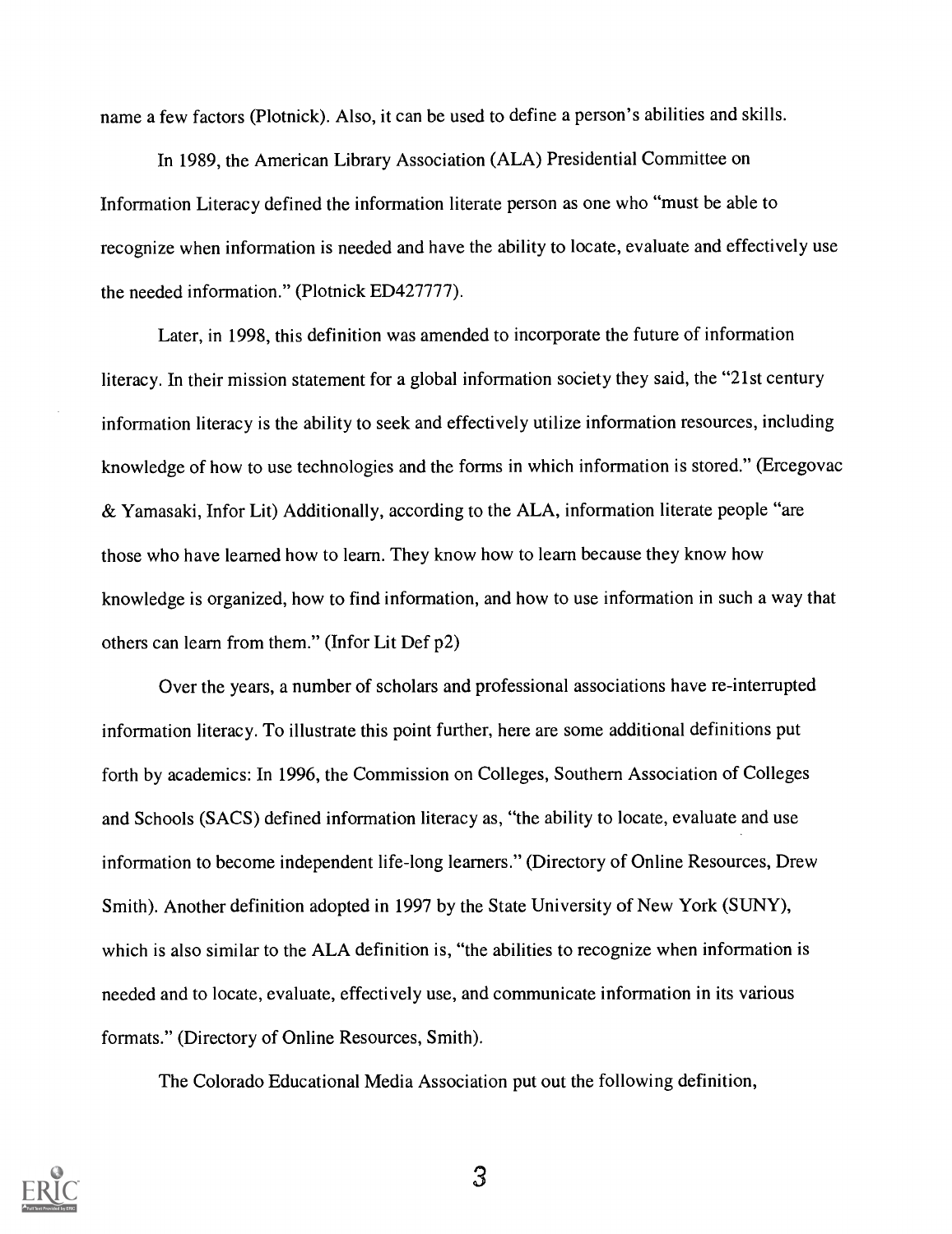"Information literate students are competent, independent learners. They know their information and actively engage in the world of ideas. They display confidence in their ability to solve problems and know what is relevant information....Information literate students are flexible, can adapt to change and are able to function independently and in groups." (Info Lit Def

The above definitions are not such a stretch from the ALA definition, but the one by Shapiro and Hughes is. Their definition is, "a new liberal art that extends from knowing how to use computers and access information to critical reflection on the nature of information itself, its technical infrastructure, and its social, cultural and even philosophical context and impact."

Factors that also influence and change the definition of information literacy include additional research, economic, state and national standards and technology. It must be pointed out that information literacy is a process (Plotnick) and as research on information literacy continues, the definitions will continue to change to reflect future investigations. This is one of the reasons that information literacy needs to be incorporated into the academic curriculum. (Plotnick).

Information literacy is also dependent upon changes in the workforce. According to Plotnick, "The workplace will require workers who possess skills beyond those of reading, writing and arithmetic." (p2) To further illustrate this point, according to study in 1998, "55 percent of all employees now use computer technology; 70 percent are connected to a local area network." (Adler p 34 ED433005) As information literacy progresses, national and state standards will be adopted and will have common components relating to information literacy. (Plotnick). Finally, as technology changes, so will information literacy change to meet the growing needs of the users.



 $\mathcal{L}$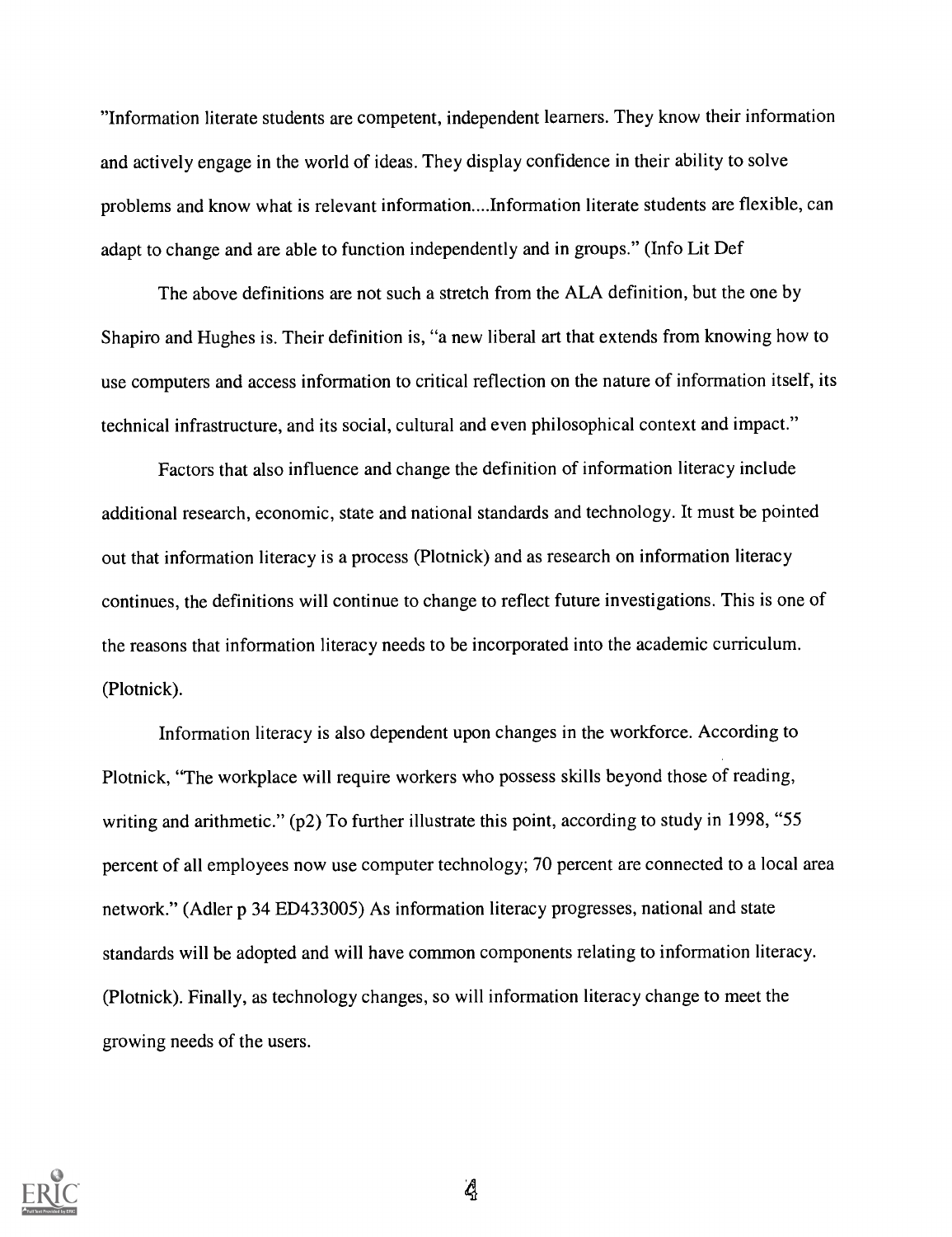### The Role in Higher Education

Now that information literacy is adequately defined, this paper will address how it affect students, administrators, librarians and faculty at the community college level.

Information literacy affects college students in the following ways, "In order for students to obtain a good education, they must have access to a wide variety of sources that challenge their minds, encourages them to read and research broadly, and makes them aware of the range and breadth of the knowledge developed by many people and cultures. Expanding information competency will help students achieve this goal." (10 421191) According to the Academic Senate for California Community Colleges, "Information competency is a critical skill for student success." (7 421191)

For college students to succeed as information literate people, they must start learning these skills at an early age. According to Humes, "In order to produce learners who are information literate, schools will need to integrate information literacy skills across the curriculum in all subject areas beginning in the earliest grades." (ED430577 P2) This idea directly ties into the mission of higher education. In a document entitled "Information Literacy Competency Standard for Higher Education, which was put out by the Association of College and Research Libraries (ACRL) in 2000, they assert, "Developing lifelong learners is central to the mission of higher education institutions..... Information literacy is a key component of, and contributor to, lifelong learning.... Because information literacy augments students' competency with evaluating, managing, and using information, is it now considered by several regional and discipline-based accreditation association as a key outcome for college students." (ED 440624 p.6). Likewise according to the Ross Report, "Higher education has a critical role in the



 $5\overline{)}$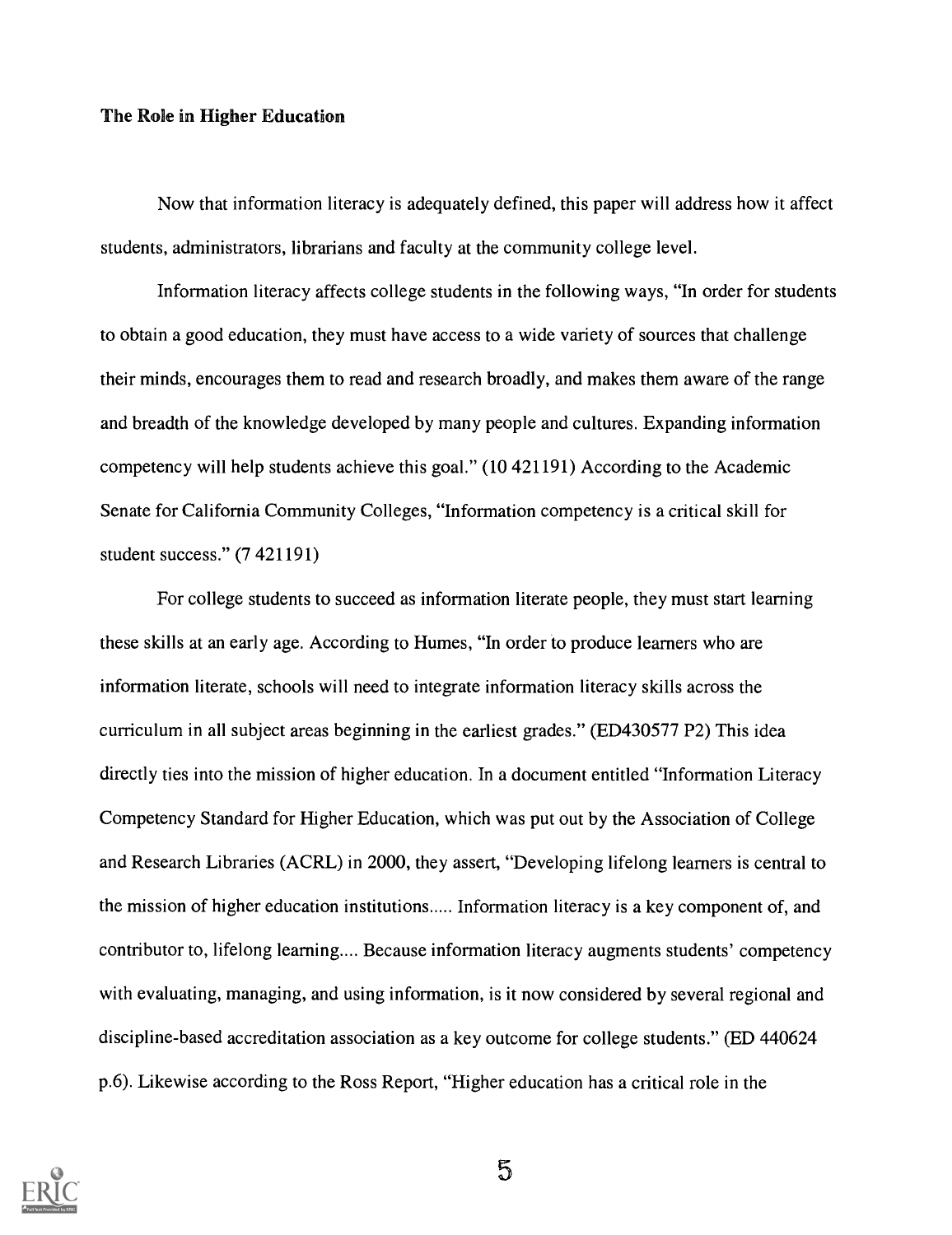acquisition by adults of information literacy, but this form of literacy is part of a continuum which should commence with school education." (Bundy 12 ED434662)

The idea of information literacy and its link to college students being lifelong learners is echoed in many of the University Library Mission Statements all over the world. For example, the University of South Australia Library's mission is, "To be the university's key information provider in facilitating student centered learning, research and information literacy for lifelong learning." (14 Bundy ED434 662). And the Deakin University's mission statement was rewritten in 1997 to reflect this need. "The library will be pre-eminent in providing information skills, services and resources for the university community to succeed in lifelong education." (Bundy 14 662) As Bundy writes, "The lifelong learning wagon seems a singularly appropriate vehicle to which all types of libraries should hitch themselves, and particularly academic libraries." (14 662)

The way to assure that college level students are information literate is to integrate information literacy into the academic curricula--across all disciplines. Because of this information literacy takes a commitment from all levels of academia, from the top down-- from administration to faculty to students. "Incorporating information literacy across curricula, in all programs and services, and throughout and administrative life of the university, requires the collaborative efforts of faculty, librarians, and administrators." (ED 440624 ACRL p6).

The best way to incorporate information literacy in the college curriculum is to start from the topdown. High level college administrators need to become aware of the growing need to implement information literacy in their institution. Their awareness will then trickle down and support for information literacy will increase on their respective campus. To enhance their knowledge about information literacy, administrators should attend conferences like the one on

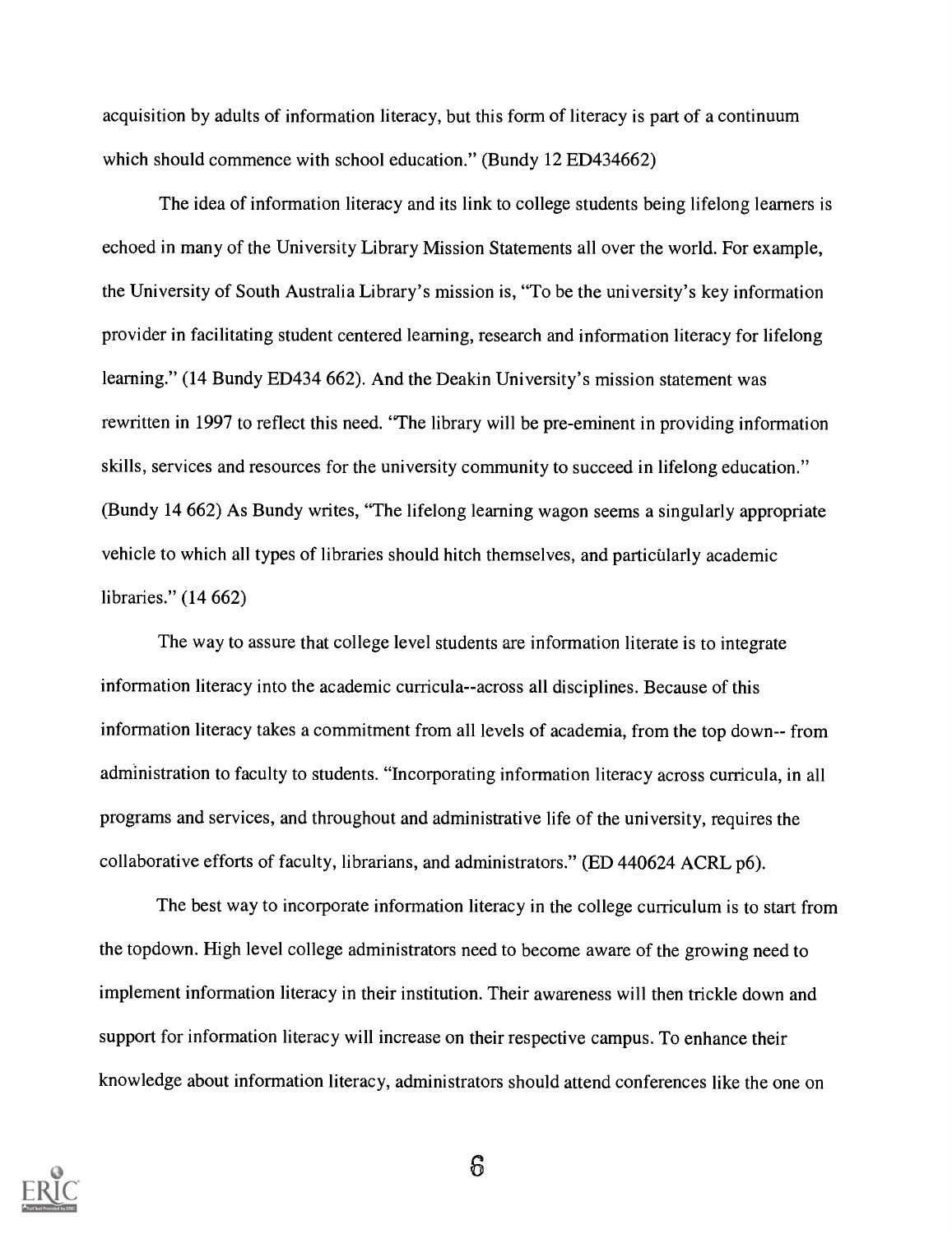March 24, 1998 in Atlanta, Georgia. This conference panel by the American Association of Higher Education (AAHE) met to discuss "integrating information literacy into the curriculum." (Conference Circuit , Oberman). The symposium was geared toward educational administrators, such as presidents and vice-presidents to "assist the audience in evaluating their own institutional information literacy awareness." (Conference Circuit).

Likewise, Breivik writes,"...if we keep information literacy as a library issues, if we fear being rejected, if we fear losing control by partnering with educators and others, we are never going to get anywhere. This is not a library issue. This is an educational issue." (3 ED447823). In her paper, Ms. Breivik continues to address directors by saying," You need to be involved in ensuring across general education curriculum students' learning basis information literacy abilities.... This isn't going to happen without the director's active involvement.... You need to be out there working at policy level; because, unless you are, your librarians can never be a significant partner in the process... You have to be out playing a leadership role on your campus." (8 ED447823)

Once information literacy is accepted by administrators, then it is the job of the librarians and instructors to make sure it is practiced in the classroom and library setting. According the Ross Report, "librarians have an important perspective to contribute to the teaching/learning process for they see the problems clients have in carrying out research/enquiry based tasks...librarians have a teaching role to perform, a role that focuses on information and skills needed to access and use it." (12 Bundy 662 ) Therefore, librarians must act a both educators and agents to help facilitate the spread of information competency.

The role of the librarian is changing drastically with the new Information Age. Traditionally, librarians were viewed as just "custodians of printed information resources"(

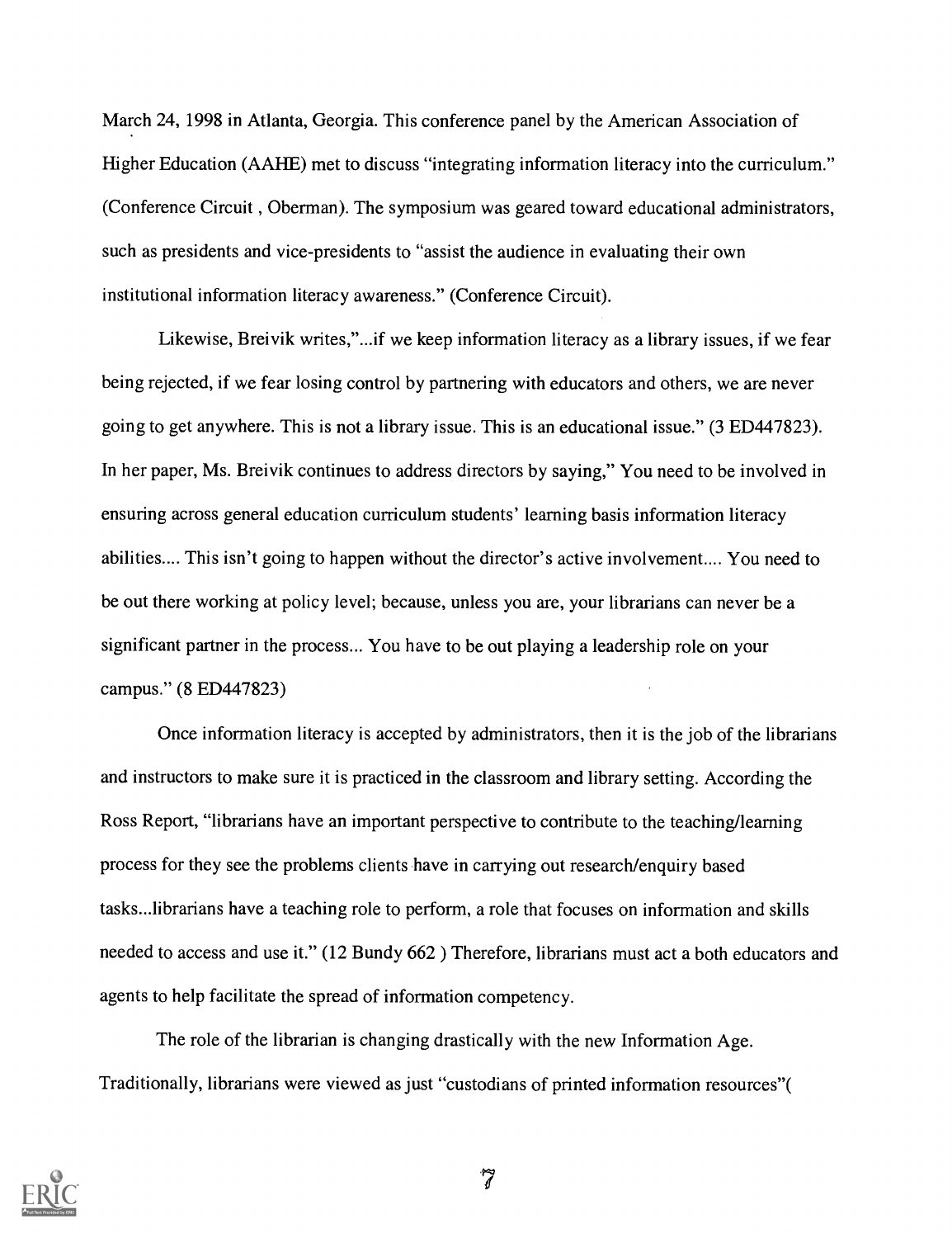Ercegovac p2), but in the Age of Information, their role now has changed to becoming educators. In the early 1970's librarians were on the forefront of promoting the link between information literacy and lifelong learning. (430 577 p5 ) Because of their unique role in education, librarians, as information specialist, will be increasing called upon to work with faculty together to develop curriculum. (430 577 p5) According to Ercegovac and Yamasaki, "...librarians have become the primary instructors in community colleges to teach research methods and critical thinking skills as applied to information access. As such, there is increasing support for community college librarians to be seen as key instructional team members and as partners with faculty" $(p2)$ .

Faculty development is crucial to the implementation of information literacy. Faculty must be well trained before college students can become information competent. (421 191 p6 ). In order for faculty to achieve these demands certain processes must be first be obtained. This includes additional money needed to properly train academic instructors (421 191 p6). Also, faculty will need continual updating of their skills due to the rapid technological advances. (421c 191 p6). According to the Academic Senate for California Community Colleges, "Community College faculty have the primary responsibility in determining curriculum and developing a program for information competency on the local campus."  $421 191 p.7$ )

### The Standards

Once information literacy is incorporated in the community college curriculum, the challenge then is to measure its effectiveness and to discover what roadblocks are in its path to divert its success. Information literacy standards for higher education are important because they provide "a framework for assessing the information literate individual." (4 ebschost 26) The

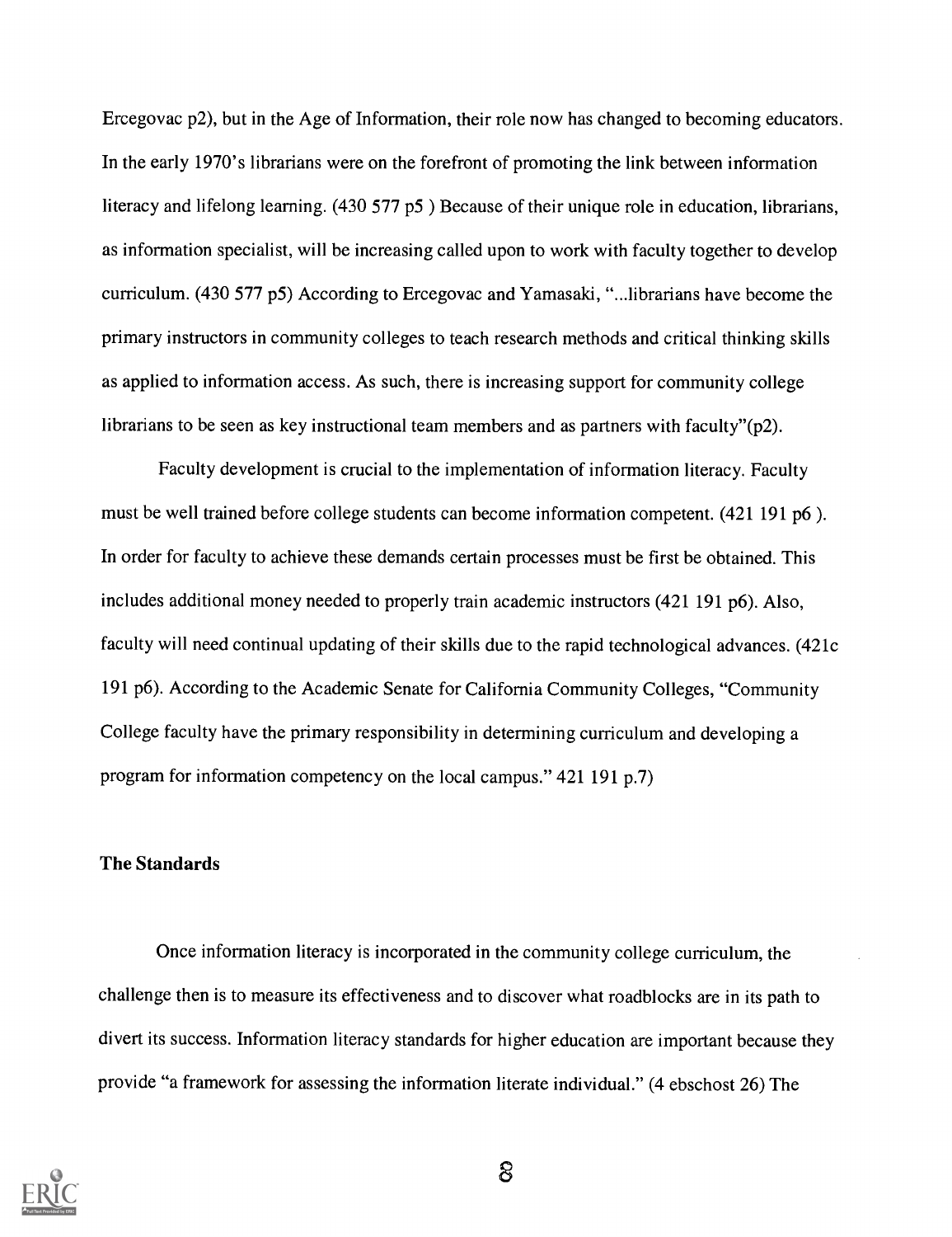standards help pinpoint specific indicators which librarians and faculty used to identify a student as information literate (p4). Standards are also helpful to students because it provides them with a "framework for gaining control over how they interact with information in their environment." (p4) Also, students need to be continuously assessed of their information literacy skills throughout their educational endeavors. (ED 421 191 p6)

However, it is not always easy to assess the effectiveness of the standards themselves. The difficulty lies in the fact that the assessment is a group effort which is shared by librarians and students. According to Bosseau, "Assessment is difficult because libraries cannot do it alone. The results are potentially frightening because librarians, although not solely responsible, may fear being held solely accountable." (p2 record 14.) Bosseau also maintains that information literacy outcomes can be measured on at least four levels. These levels are: "within the library; in the classroom; on campus; and beyond the campus." (p2)

Different educators or associations use various methods to measure information literacy.. For example, according the Association of College and Research Libraries (ACRL), there are five major standards that must be assessed through performance indicators and outcomes. The five standards are:

1) The information literate student determines the nature and extent of the information needed.

2) The information literate student accesses needed information effectively and efficiently.

3) The information literate student evaluates information and its sources critically and incorporates selected information into his or her knowledge base and value system.

4) The information literate student, individually or as a member of a group, uses information effectively to accomplish a specific purpose.

5) The information literate student understands many of the economic, legal and social issues

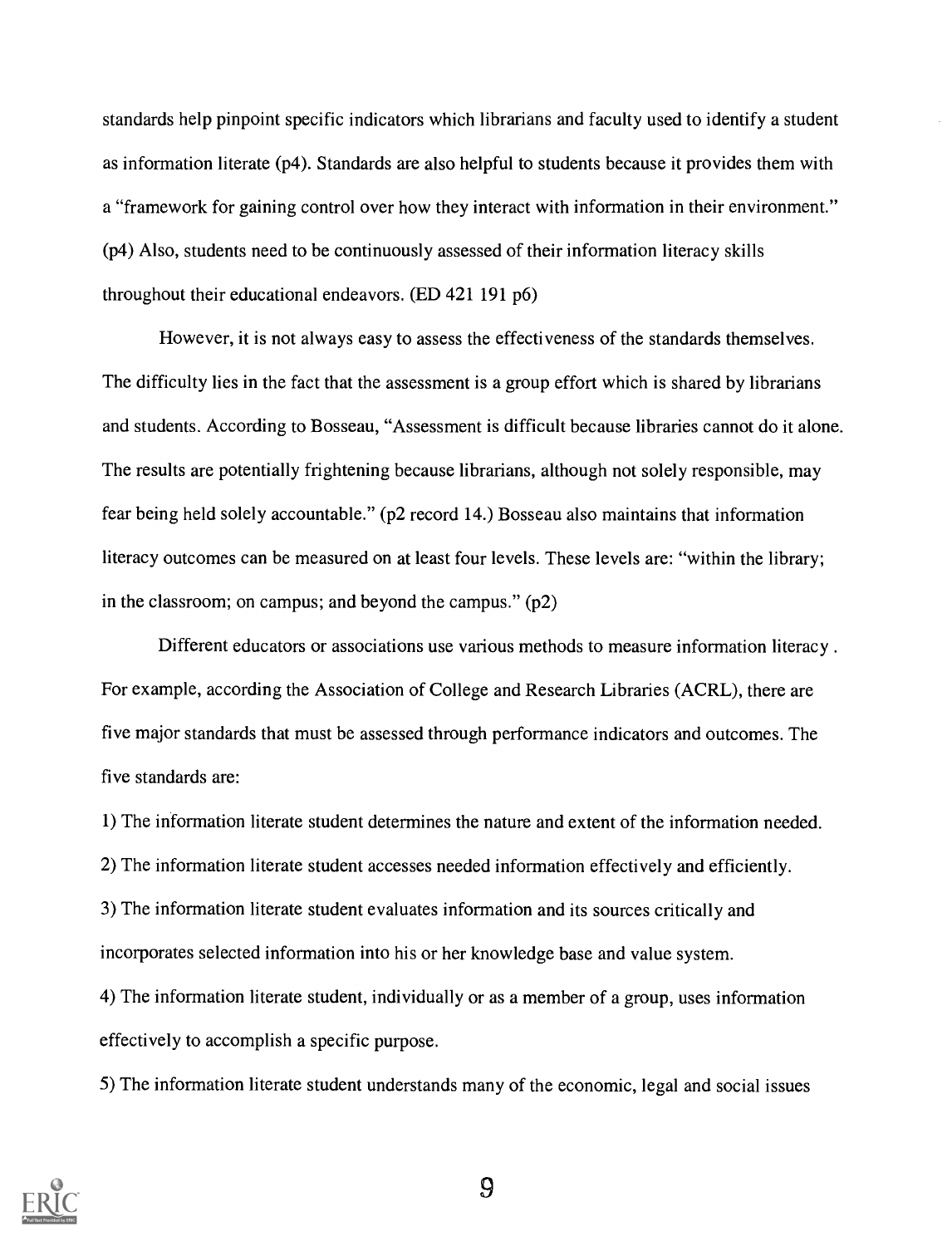surrounding the use of information and accesses and uses information ethically and legally. (ED 440 624)

The paper "Information Literacy Competency Standards for Higher Education" goes into specific details about how each of these points are measured and what outcomes are obtained. Similarly, the American Association of School Librarians (AASL), have put forth nine recommendations of information literacy standards for student learning. In their paper, they divide the standards into three main groups of "information literacy, independent learning and social responsibility". (Information Power)

One way to determine the success of information literacy skills is to "test" the students. For example, questionnaires and surveys can be administered to the students.

Some colleges and universities mandate exactly what level of competency students are to reach each year they are enrolled. For example, at the University of Connecticut, the "Library Instruction: Information Literacy Curriculum" is divided into the four undergraduate years and then graduate level. This document clearly states what information literacy skills should be obtained at each education level and what objectives should be met. (http://webapps.lib.uconn) Their continual assessment of the students mastery of information competency skills directly ties in with the Academic Senate for California Community Colleges when they suggest, "Just as information competency skills should be distributed throughout the curriculum, so too, should the assessments of student mastery. Information competency skills need continual assessment as every level of the student's course of study." (p.6 421 191)

### The Roadblocks

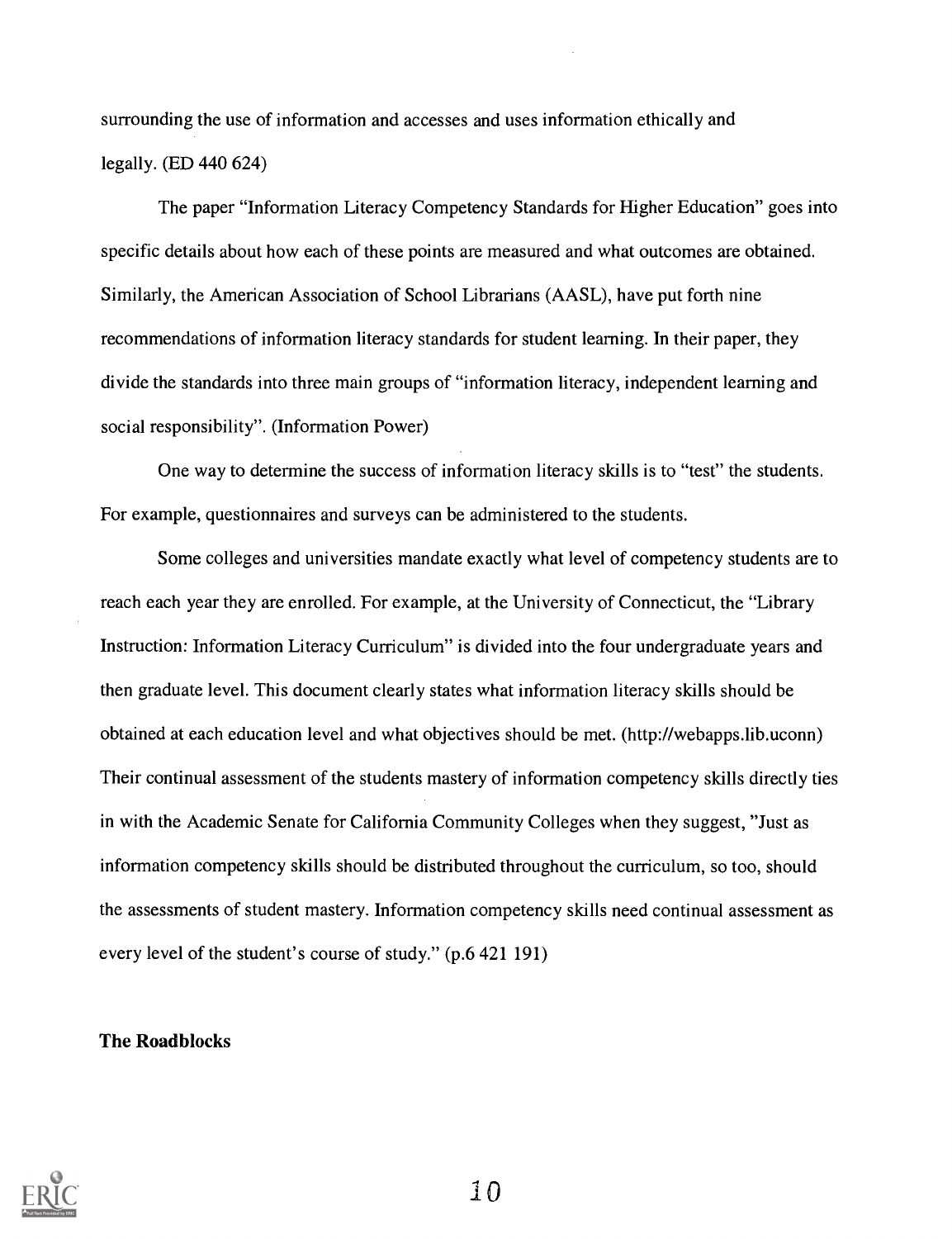There are many reasons why students can fail to become information literate. These reasons range from issues of students who are distance learners, have language barriers, have social-economic conditions that may hinder their advancement or they may just simply have information overload.

Distance learners present the education world with a unique situation. According to statistics done in 1995 by the National Center for Education Statistics, one third of higher education institutions in the U.S. offer distance education classes. (p 1 Record 11). One the average distance learners are older than the typical student, married and employed full time. (Record 11 p2) Because of these circumstances, distant education students may find it harder to visit the library and interact with the librarians. To meet this challenge, academic librarians are "struggling to develop successful information literacy instruction for distance students." ( $p3$ Record 11). Examples of what academic librarians have done to meet the needs of these students includes the development of web-based tutorials, online course-integrated information literacy instruction and information literacy credit courses. (Record 11 p6-7). However, in order for any of these strategies to be successful, students must first be technologically literate. It is assumed that students in these classes will be Web savvy, which may or may not be the case.

Since the above mentioned methods are very time consuming and costly to develop, assessment of their success is crucial. (p9 Record 11). In this case, assessment is done to "provide statistical information to administrators, to compare delivery systems, to determine cost-effectiveness, to judge to performance of the individual, and to measure and provide feedback on overall learning in a course...." (p9 Record 11).

Another group of students that may have difficulty in measuring up to the information literacy skills required of college students are those that are foreign or bilingual students. These

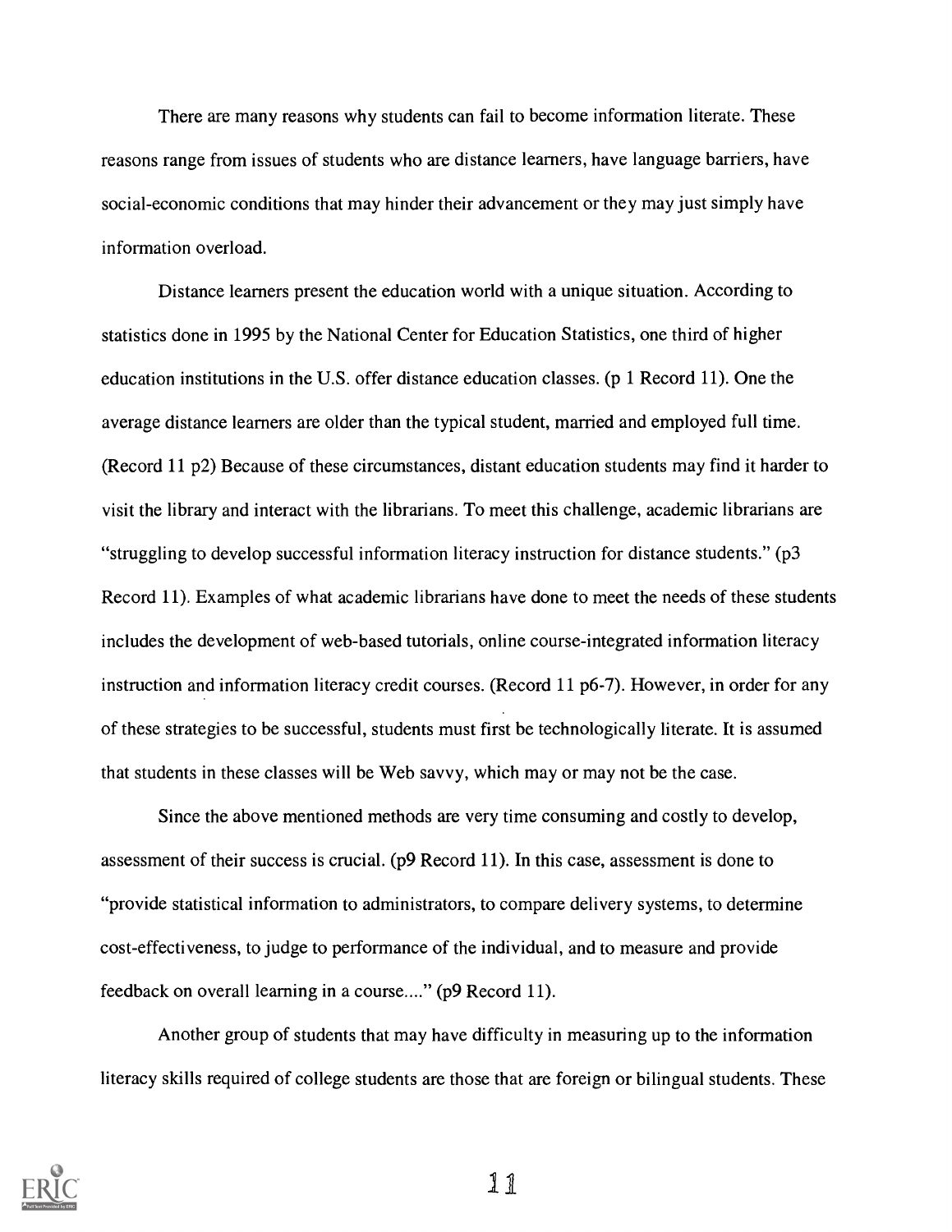students present a great challenge to educators and librarians. Questions that arise when dealing with this group include, "How can we assure the non-English speaking and reading students will have the same access to information skills training and practice as other students? How can we develop appropriate strategies and techniques for working with bilingual an monolingual students when we have limited bilingual or English as a Second Language training? How will we as a profession address the real and substantive problems associated with evaluating/assessing the information literacy skills of bilingual or monolingual students?" (p17 Loertscher) These questions are not easily answered but have been addressed in the From Library Skills to Information Literacy manual put out by the California School Library Association. (p17)

In the United States, we take issues of literacy and access to technology for granted, but in developing nations these are luxuries. For example, in 1991 the illiteracy rate in the United States is .5 percent whereas in Uganda the rate was 43.9 percent, Brazil had a rate of 20.1 percent and Mexico had 12.4 percent in 1990. (p3 Rudisill ED434681). Another problem that the developing nations face is a lack of publishing which is important because it "reduces the assessts available for information professionals to lobby governments for support for programs." (p3-4 Rudisill). According to Rudisill "Illiteracy, lack of publishing, lack of recognition of the importance of information and information professionals, and governmental instability are more tangible than the final roadblock to adoption of information literacy initiatives....Much work needs to be done to tailor a useful system for information delivery and the skills needed to deal with information in the developing world." (4). It is no wonder that students entering our community colleges from these developing countries have difficulty keeping up with our information literacy standards.

Finally, information literacy can be difficult for college students to master because of

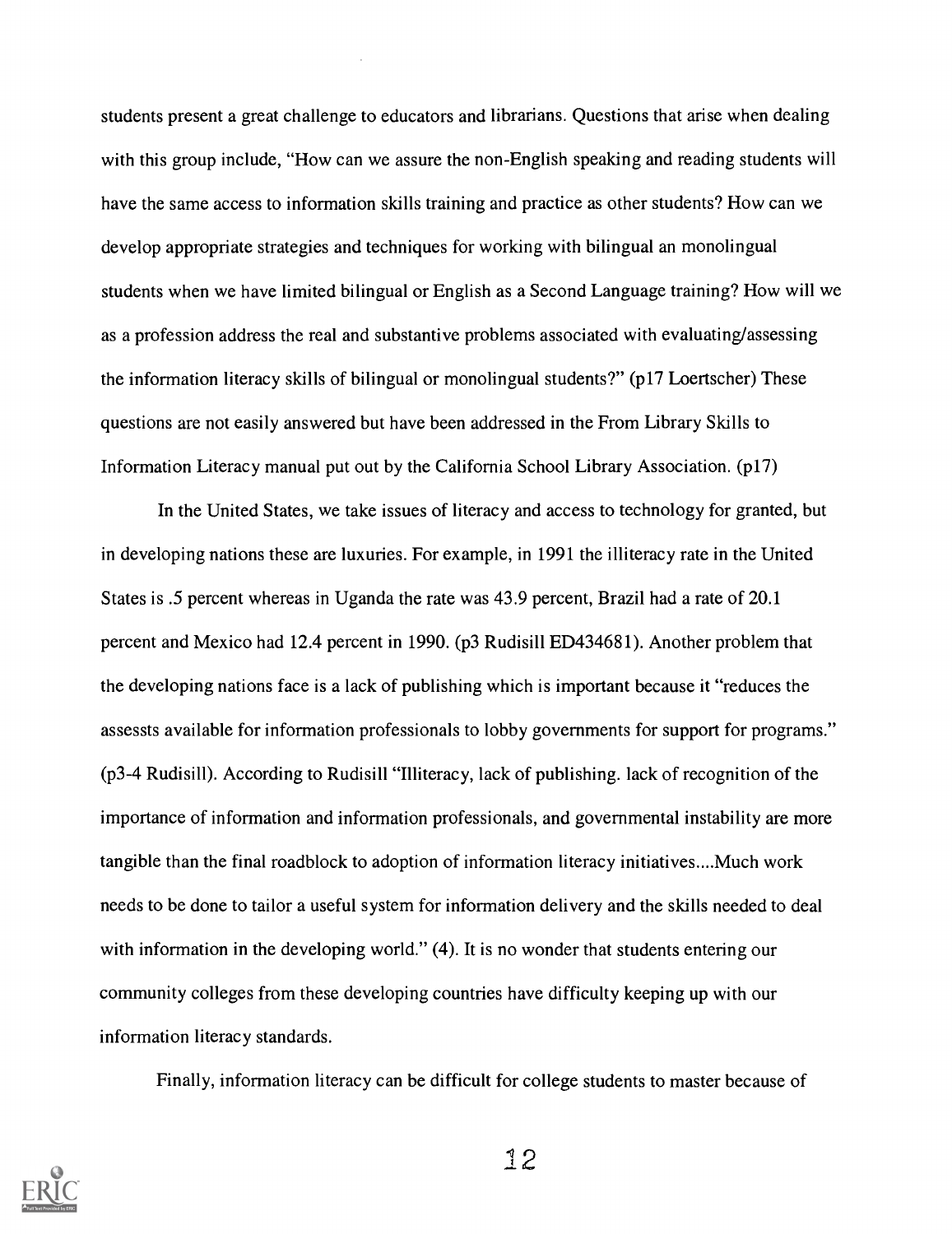simply "information overload". According to Lenox and Walker "there is more information in a single edition of the New York Times than a man or woman in the sixteenth century had to process in the whole of his or her life." (Karelse ED 434 670 pl) People are often overwhelmed by the amount of information that they are expected to process. (pl Karelse). According to Karelse, "Learners who have the competencies to learn for life therefore need the abilities to navigate a range of information systems, vehicles and highways and additionally require skills to work with information critically." (p1) Since information literacy skills are in constant flux and updated to meet the changing needs of our society and workforce, it is not obscure to see why students may feel overloaded

### The 21st Century and Beyond

The future is always difficult to predict, but in the case of information literacy, we can see the trends. The one constant thing that will happen in the future is change.

The workforce is changing to include more industries that require knowledge based work. To met the demands of a changing society, educators must prepare the upcoming generation to fulfill these higher goals. According to Bundy the challenge of the 21st century is "where the librarians, libraries and information access and the use are the top priority for funding and where the primary task of the teachers and lecturers is to provide frameworks which facilitate information literacy." (p11 ED 434 662)

In order for educators and librarians to do their part and adequately prepare students, they must have support. This support needs to come in various forms including monetary-- additional funding for developing information literacy instruction for all students (including distance

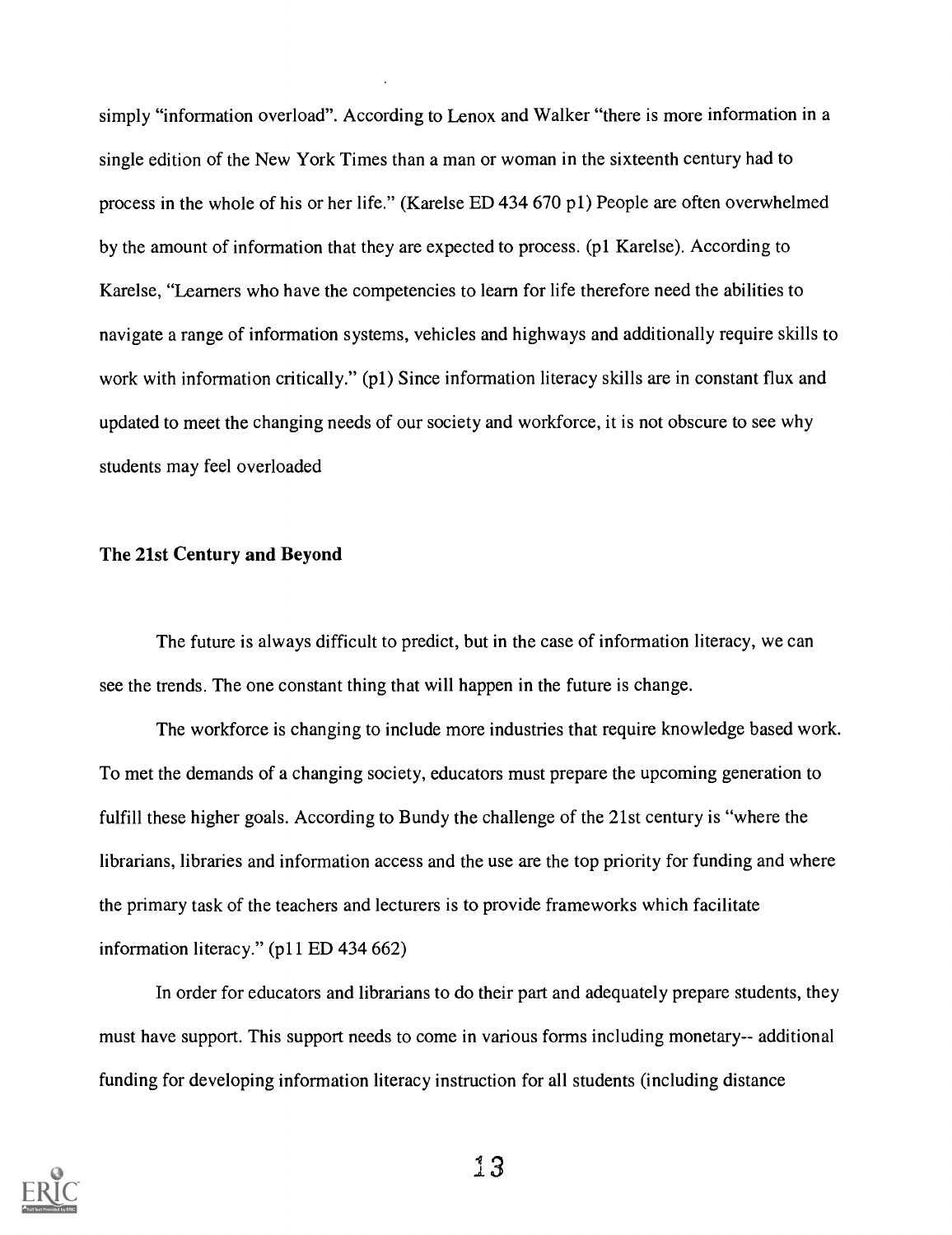learners, ESL and those from developing nations). Support also needs to come from the top down, in the form of administrators becoming aware of this need and promoting changes in curriculum and policy. Also, changes need to be made to the way librarians are perceived. Librarians will no longer be the gatekeepers of information, but the key masters -- opening the doors for knowledge.

## Bibliography

Academic Senate for California Community Colleges, Sacramento. (1998). Information Compentency in the California Community Colleges. (ED 421 191)

Adler, Richard & Breivik, Patricia Senn. (1999). Information Literacy: Advancing Opportunites for Learning in the Digital Age. A Report of the Aspen Institute Forum on Communications and Society. Washington D.C. (ED 433 005)

American Association of School Librarians. (1998). Information Power. The Nine Information Literacy Standards for Student Learning. Retrieved December 6, 2001. website: http://www.ala.org/aasl/ip nine.html.

Association of College and Research Libraries. (2001, February). Information Literacy: Compentency Standards for Higher Education. Teacher Librarian, 28 (3), 16. Retrieved November 27, 2001, from Ebschost database Article No: 4256928.

Auyeung, Shuk-chun & Hausrath, Don. (1998, August). Information Compentency Plan for the

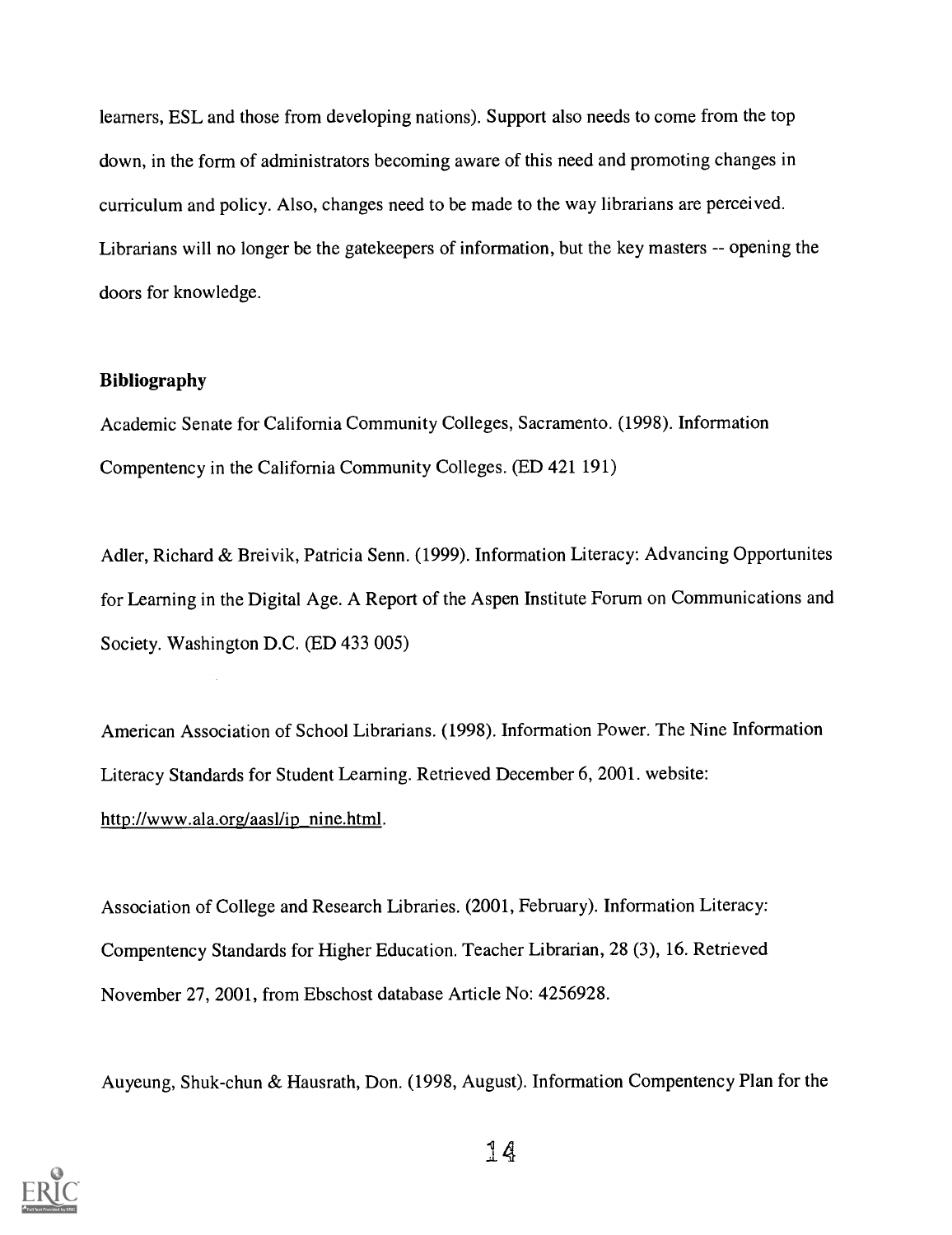California Community Colleges. Final Report. 42p. Gavilan College, Gilroy , CA : California Community Coll. Fund for Instructional Improvement. (ED 421 961).

Bousseau, Don L. & Martin, Susan K. (1999, July). We Are Teaching, But Are They Learning: Accountability, Productivity, and Assessment. Journal of Academic Librarianship, 25 (4), 304. Retrieved November 29, 2001, from Ebschost database Article No: 2392139.

Breivik, Patricia S. (2000, July 3-7). Information Literacy for the Skeptical Library Director. (ED 447 823).

Bundy, Alan. (1999, May). Challenging Technolust: The Educational Responsibility of Librarians. (ED 433 818).

Bundy, Alan. (1998, June). Information Literacy: Key Compentency for the 21st Century. (ED 434 662).

Ercegovac, Zorana & Yamasaki, Erika. (2000, November 6) Information Literacy: Search Strategies, Tools and Resources. ERIC Clearinghouse for the Community Colleges.

Dewald, Nancy; Scholz-Crane, Ann; Booth, Austin & Levine, Cynthia. (2000, January) Information Literacy at a Distance:Instructional Design Issues. Journal of Academic Librarianship. 26 (1), 33, 12p. Retrieved November 29, 2001, from Ebscohost database, Article No: 2895268.

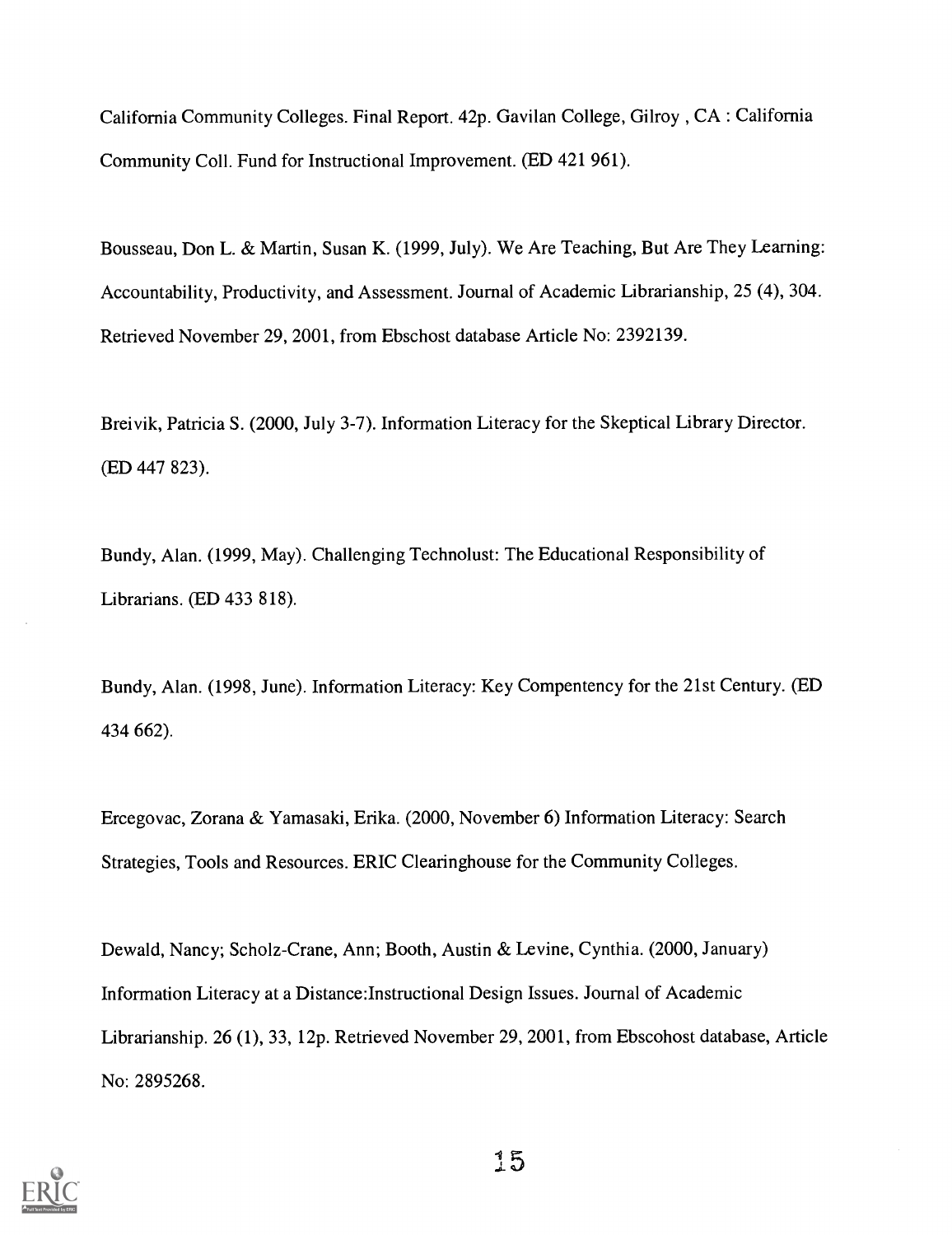Hepworth, Mark. (1999). A Study of Undergraduate Information Literacy and Skills: The Inclusion of Information Literacy and Skills in Undergraduate Cirriculum. (ED 441 445).

Humes, Barbara. (1999). Understanding Information Literacy. National Inst. on Postsecondary Education, Libraries, and Lifelong Learning, Washington, DC. 7p.(ED 430 577).

Information Literacy Definitions. Information Literacy Group. 2 p. Retireved December 6, 2001. website: http://www.ucalgary.ca/library/ILG/litdef.html.

Karelse, Cathy-Mae. (1998, June). Smarter Higher Education: Information Literacy Adds Value. 15 p (ED 434 670).

Library Instruction: Information Literacy Cirriculum. University of Connecticut Libraries. Retrived December 5, 2001. website: http://webapps.lib.uconn.edu/Outcomes.firstpr.cfm.

Loertscher, David V. & Woolls, Blanche. (1997). The Information Literacy Movement of the School Library Media Field: a Preliminary Summary of the Research. CSU School of Library and Information Science. Retrieved December 6, 2001 Website: http://witloof.sjsu.edu/courses/250.1oertscher/modelloer.html.

Oberman, Cerise; Lindauer, Bonnie Gratch & Wilson Betsy. (1998, March 4). Intergrating Information Literacy into the Cirriculum. How is Your Library Measuring Up? College and

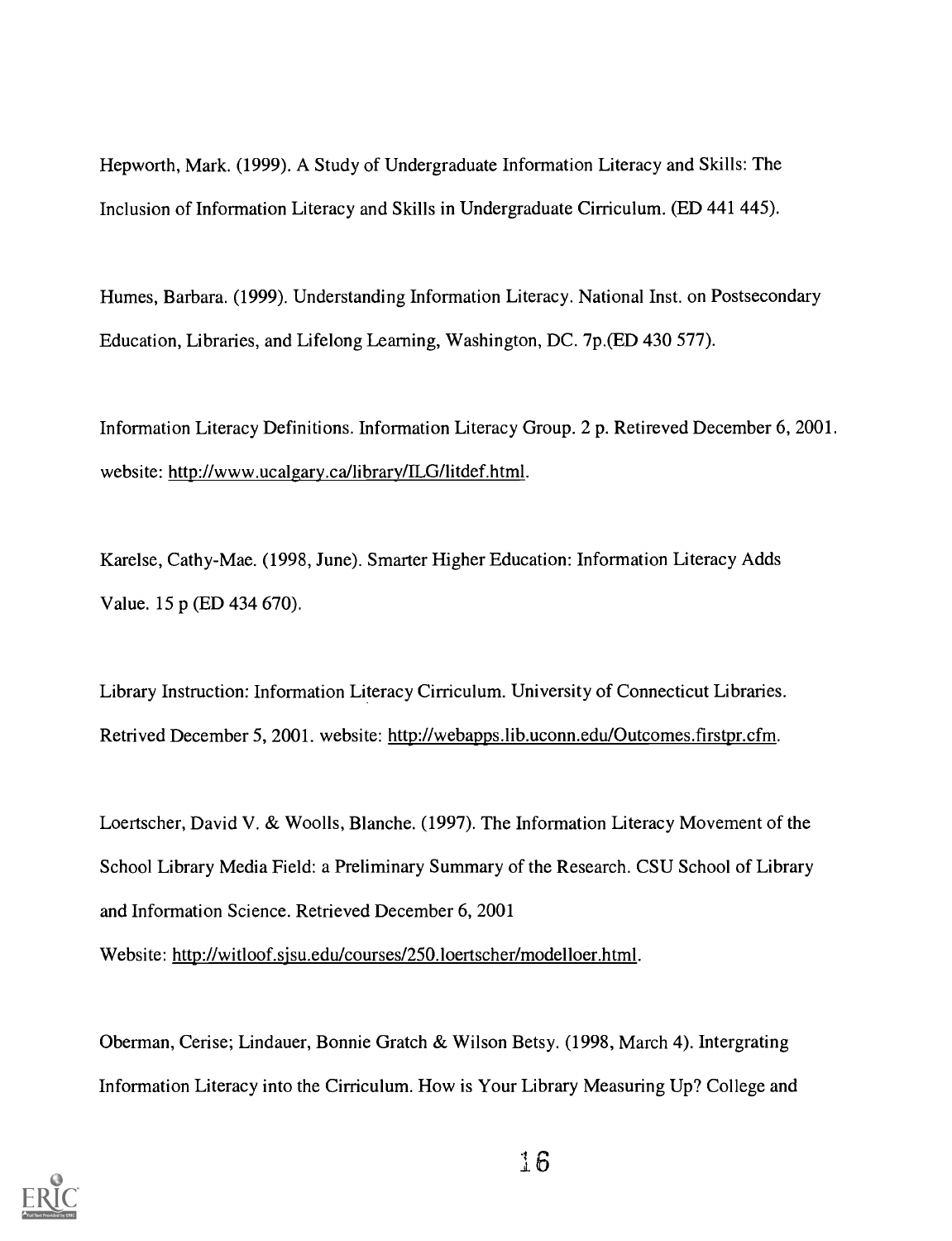Research Libraries News. Retrieved November 29, 2001.

website: http://www.ala.org/acrl/nili/integrtg.html.

Plotnick, Eric. (1999, February). Information Literacy. ERIC Digest. (ED 427 777).

Rudasill, Lynne. (1998, June). Global Literacy Initiatives: The United States and Developing Nations. (ED 434 681).

Smith, Drew (ed). (2000 June 7). Directory of Online Resources for Information Literacy: Definitions of Information Literacy and Related Terms. Retrieved December 6, 2001. website: http://nosferatu.cas.usf.edu/lis/il/definitions.html.

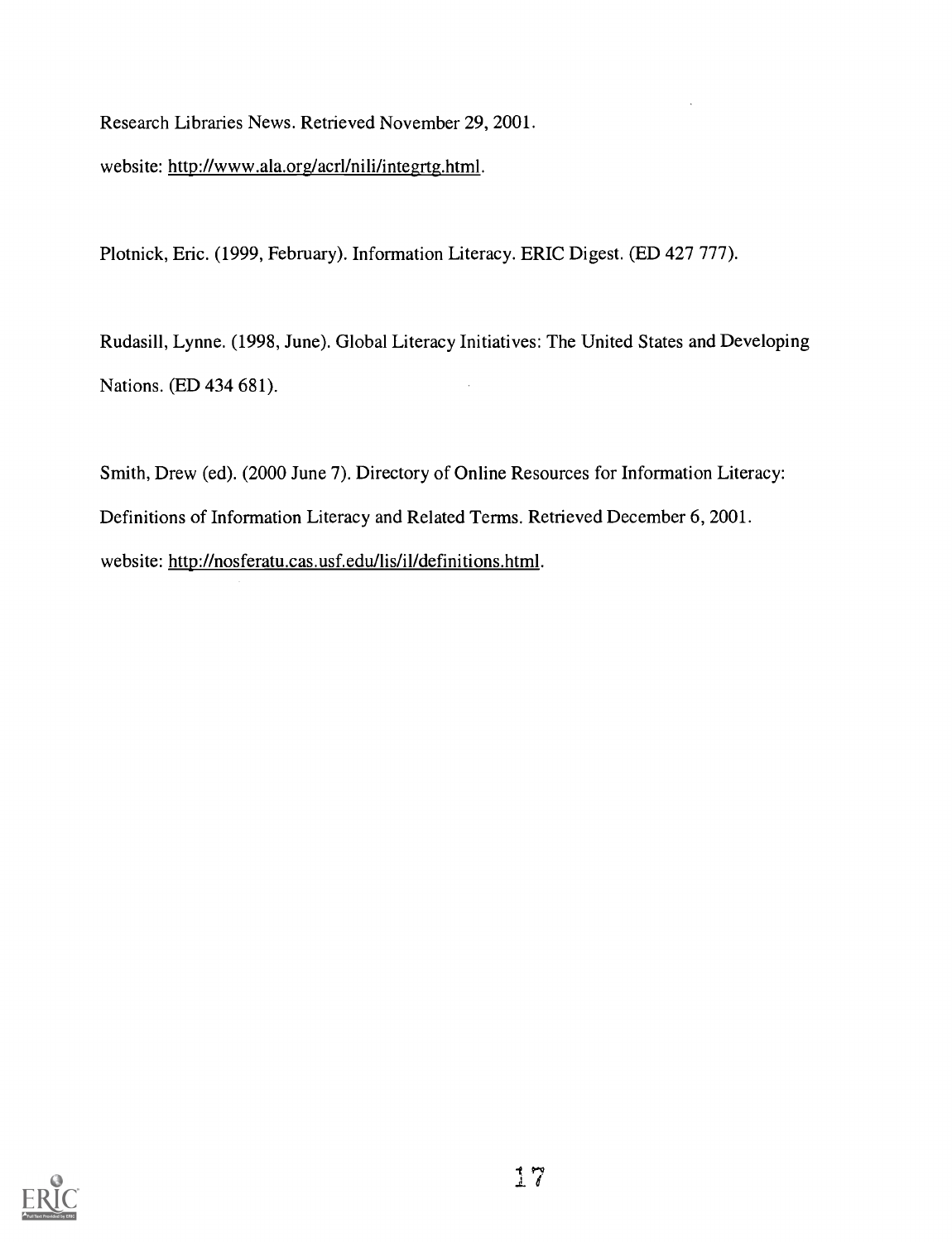

U.S. Department of Education **Office of Educational Research and** Improvement (0ERI) National Library of Education (NLE) Educationa/ Resources Information Center (ERIC)



# Reproduction Release

(Specific Document)

# I. DOCUMENT IDENTIFICATION:

| Title: Information Literary |                                  |  |
|-----------------------------|----------------------------------|--|
| Author(s): michele Mednich  |                                  |  |
| Corporate Source:           | <b>Publication Date:</b><br>2002 |  |

## II. REPRODUCTION RELEASE:

In order to disseminate as widely as possible timely and significant materials of interest to the educational community, documents announced in the monthly abstract journal of the ERIC system, Resources in Education (RIE), are usually made available to users in microfiche, reproduced paper copy, and electronic media, and sold through the ERIC Document Reproduction Service (EDRS). Credit is given to the source of each document, and, if reproduction release is granted, one of the following notices is affixed to the document.

If permission is granted to reproduce and disseminate the identified document, please CHECK ONE of the following three options and sign in the indicated space following.

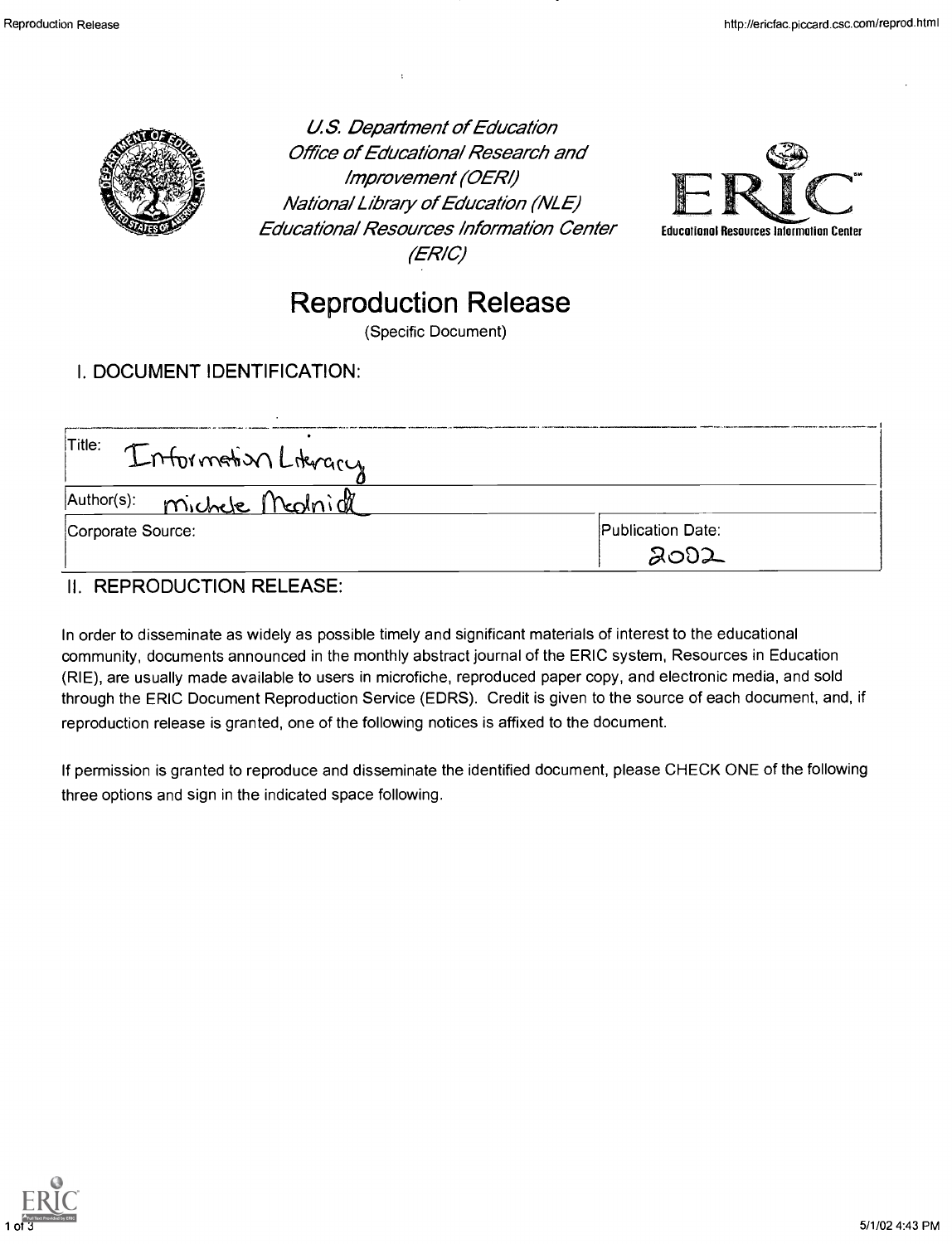

/ hereby grant to the Educafional Resources Information Center (ER/C) nonexclusive permission to reproduce and disseminate this document as indicated above. Reproduction from the ER/C microfiche, or e/ectronic media by persons other than ERIC employees and its system contractors requires permission from the copyright holder. Exception is made for non-profit reproduction by libraries and other service agencies to satisfy information needs of educators in response to discrete inquines.

| Signature:            | Printed Name/Position/Title:          |                           |
|-----------------------|---------------------------------------|---------------------------|
| Michile<br>Medmal     | Michele Mednick                       | Gorgnan                   |
| Organization/Address: | Telephone:<br>$150)446 - 9820$        | IFax:<br>, (310) 446-9820 |
|                       | E-mail Address:<br>Immednick@juno.com | Date:<br>May 6,2002       |

## III. DOCUMENT AVAILABILITY INFORMATION (FROM NON-ERIC SOURCE):

If permission to reproduce is not granted to ERIC, or, if you wish ERIC to cite the availability of the document from another source, please provide the following information regarding the availability of the document. (ERIC will not announce a document unless it is publicly available, and a dependable source can be specified. Contributors should also be aware that ERIC selection criteria are significantly more stringent for documents that cannot be made available through EDRS.)